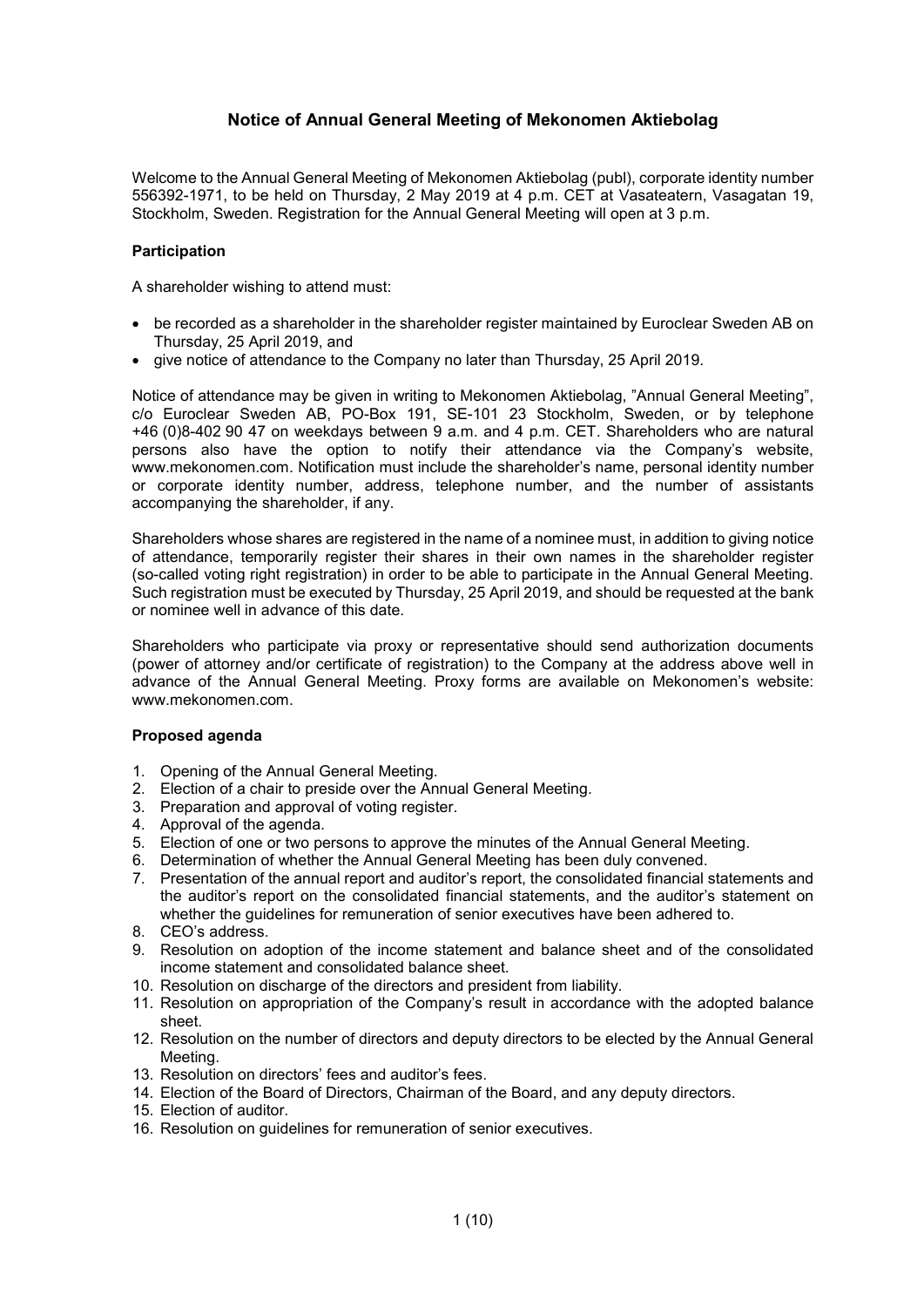- 17. Resolution on (A) a long-term share-based incentive program and (B) authorization for the Board of Directors to resolve on purchases of own shares and resolution on transfers of treasury shares.
- 18. Resolution on employee's acquisition of shares in subsidiaries.
- 19. Resolution on authorization of the Board to issue new shares.
- 20. Closing of the Annual General Meeting.

#### **Proposed resolutions**

### **Point 2 – AGM chair**

Mekonomen's Nomination Committee ahead of the 2019 Annual General Meeting consists of John S. Quinn, (committee chair, LKQ Corporation), Kristian Åkesson (Didner & Gerge Småbolagsfond), Arne Lööw (Fjärde AP-fonden) and Caroline Sjösten (Swedbank Robur Fonder). Mekonomen board member Helena Skåntorp is co-opted member of the Nomination Committee.

The Nomination Committee proposes Helena Skåntorp as chairman of the Annual General Meeting.

### **Point 11 – Dividend**

The Board of Directors proposes that no dividend for the financial year 2018 is to be paid.

### **Point 12 – Number of directors**

The Nomination Committee proposes that the Board of Directors shall have seven meeting-elected directors without deputies (unchanged).

### **Point 13 – Directors' fee and auditor's fee**

The Nomination Committee proposes that the following fees be paid to the Company's directors and auditor:

- SEK 620,000 to the Chairman of the Board (590,000), SEK 400,000 to the Vice Chairman (330,000) and SEK 300,000 to each of the other directors appointed by the Annual General Meeting (285,000),
- for committee work, SEK 120,000 to the Chairman of the Audit Committee (70,000) and SEK 50,000 to each of the other members of the Audit Committee (40,000), and SEK 45,000 to the Chairman of the Remuneration Committee (40,000) and SEK 25,000 to each of the other members of the Remuneration Committee (unchanged), and
- auditor's fees in accordance with approved account.

Furthermore, the Nomination Committee proposes that a one time fee of SEK 600,000 be paid to the Vice Chairman of the Board Helena Skåntorp for the special work effort during 2018 in connection with the Company's acquisition of FTZ and Inter-Team.

#### **Point 14 – Election of the Board of Directors and Chairman of the Board**

The Nomination Committee proposes:

- re-election of directors Eivor Andersson, Kenny Bräck, Joseph M. Holsten, Magnus Håkansson, John S. Quinn and Helena Skåntorp,
- election of Arja Taaveniku as new director, and
- re-election of John S. Quinn as Chairman of the Board.

The director Malin Persson has declined re-election.

Information on the persons proposed by the Nomination Committee as directors is available on Mekonomen's website, www.mekonomen.com.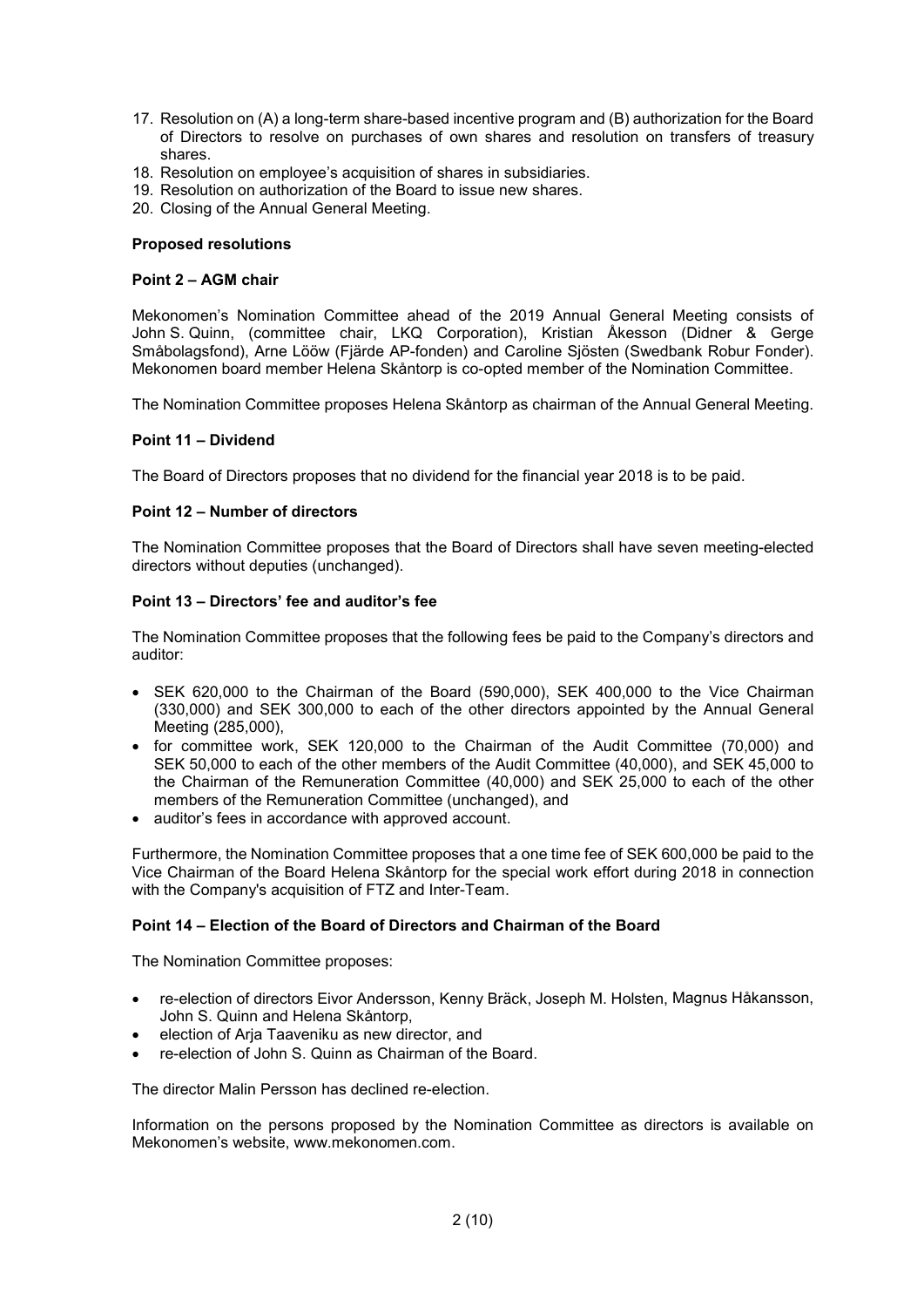### **Point 15 – Election of auditor**

The Nomination Committee proposes re-election of the auditing firm PricewaterhouseCoopers AB as the Company's auditor for the period until the end of the 2020 Annual General Meeting. The auditing firm has informed the Company that Linda Corneliusson will be the auditor in charge, if reelected. The proposal is in accordance with the Audit Committee's recommendation.

#### **Point 16 – Guidelines for remuneration of senior executives**

The Board of Directors proposes that the 2019 Annual General Meeting decide that the following guidelines for remuneration to senior executives shall apply until the 2020 Annual General Meeting.

The proposal is in accordance in all essential respects with the guidelines that were approved by the 2018 Annual General Meeting.

The guidelines include the CEO and other persons in the Mekonomen group management. The group management currently consists of five persons.

The Board is of the opinion that it is highly important that there is a clear relationship between the remuneration and the values and financial objectives of the Mekonomen Group, both in the short and the long term. The objective of the guidelines is that the Company shall offer competitive compensation, which will enable the Mekonomen Group to recruit and keep executives. The criteria for deciding the compensation shall be based on the importance of individual work duties and the individual employee's competence, experience and performance. The compensation to senior executives consists of fixed base salary, variable remuneration, long-term share-based incentive programs, pension benefits, other benefits and severance terms.

The remuneration shall be decided by the Remuneration Committee of the Board. The remuneration to the CEO shall however be decided by the Board in its entirety.

### Fixed base salary

Mekonomen shall offer a fixed base monthly salary which shall be competitive in comparison with the market conditions. The fixed base salary constitutes compensation for committed work performed at a high professional level, which creates added value for the customers, shareholders and personnel of Mekonomen.

#### Short-term variable remuneration

In addition to the fixed base salary, Mekonomen shall offer short-term variable cash remuneration which shall be based on the fulfilment of Mekonomen's objectives for the result of the Mekonomen Group, and individual qualitative parameters. The allocation between base salary and variable compensation shall be proportionate to the responsibility and authority of the individual executive. The short-term variable compensation is capped at a certain percentage of the fixed annual salary. The percentage is linked to the position of the individual and varies between 33 and 60 percentage points for members of the Company management.

#### Long-term variable remuneration

It shall be possible for an executive to receive long-term variable compensation through participation in long-term share-based incentive programs (LTIPs) resolved by the general meeting. An LTIP shall be structured for the purpose of aligning the shareholders' and participants' interests and thereby ensure maximum long-term value creation for Mekonomen. Participation in an LTIP requires a personal shareholding in Mekonomen. A grant of shares to the participant in an LTIP requires that the participant continues to be employed in the Mekonomen Group, that the participant's shareholding in Mekonomen remains and that certain financial key ratios and performance targets be achieved.

The Board of Directors has proposed that the 2019 Annual General Meeting resolve to establish long-term share-based incentive program (LTIP 2019). More information about the proposed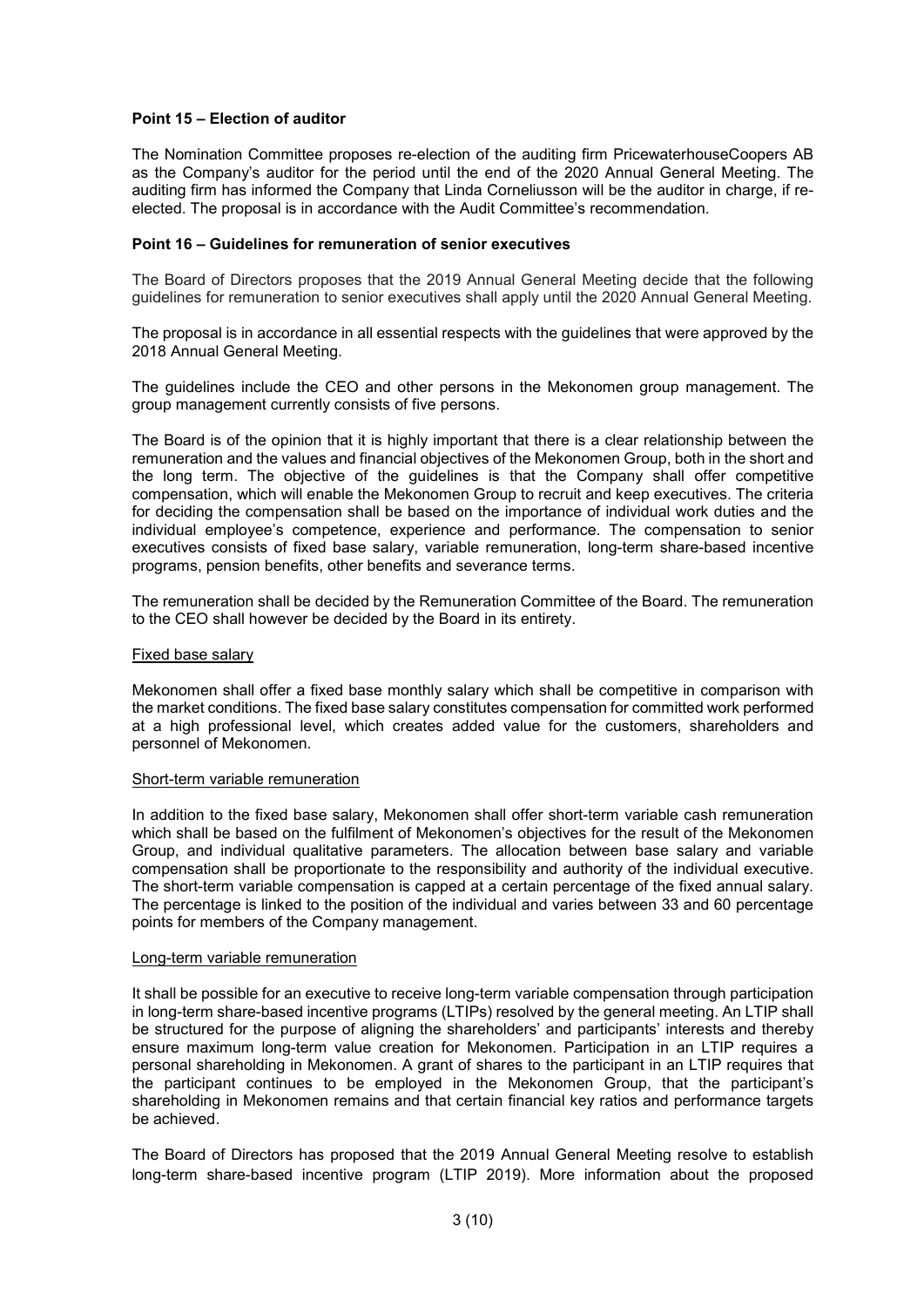program can be found in the Board's separate proposal. LTIP 2019 replaces the program that was resolved by the 2018 Annual General Meeting under which no allocation was made.

### Pension benefits

Pension benefits are paid with an amount based on the Swedish ITP-plan or the corresponding system for employees abroad. The pension qualifying income is the fixed base salary. However, the CEO's pension benefit amounts instead to a maximum of 30 percent of the fixed base salary.

#### Other benefits and severance terms

A maximum notice period of twelve months applies. Severance pay upon termination from the Company amounts to a maximum of twelve month's salary. The notice period for senior executives, upon notice on their own initiative, is between six and twelve months.

Other benefits consist mainly of car benefit.

#### Derogation from the guidelines

The Board is authorized to depart from these guidelines, if in an individual case there are special reasons for doing so.

The guidelines adopted by the 2018 Annual General Meeting have been followed.

## **Point 17 – Long-term share-based incentive program (LTIP 2019)**

The Board proposes that the Annual General Meeting resolves to establish a long-term share-based incentive program (LTIP 2019) for Mekonomen Aktiebolag (publ) ("Mekonomen") and authorizes the Board to resolve on purchases of own shares, and that the Annual General Meeting resolves on transfers of treasury shares in accordance with items (A) and (B) below. LTIP 2019 replaces the program that was resolved by the Annual General Meeting 2018 (LTIP 2018) under which no allocation was made.

### **(A) Long-term share-based incentive program**

## **A.1 LTIP 2019 in summary**

The fundamental reason for establishing LTIP 2019 is to align the shareholders' interests with the interests of the company management and other key employees to ensure maximum long-term value creation and to encourage a personal shareholding in Mekonomen. In addition, the Board is of the opinion that LTIP 2019 will help Mekonomen to recruit and retain members of the company management and other key employees.

LTIP 2019 comprises a maximum of 19 employees, including the company management in Mekonomen and certain other key employees in the Group. Participation in LTIP 2019 requires a personal shareholding in Mekonomen. After the vesting period, the participants will be allocated shares in Mekonomen free of charge, provided that certain conditions are met. These conditions are linked to continued employment in the Mekonomen Group, a personal shareholding in Mekonomen, and certain financial key ratios and performance targets. The maximum number of shares in Mekonomen that can be allocated under LTIP 2019 shall be limited to 105,000 (including any compensation for dividends), which corresponds to approximately 0.19 per cent of the total number of shares and votes outstanding in the Company.

## **A.2 Participants in LTIP 2019**

LTIP 2019 comprises a maximum of 19 employees, including the company management in Mekonomen and certain other key employees in the Group, divided into three categories. The first category comprises the CEO of Mekonomen ("Category 1"), the second category comprises the CFO of Mekonomen ("Category 2") and the third category comprises other persons of the company management and certain selected key employees (17 persons) ("Category 3"). Additional persons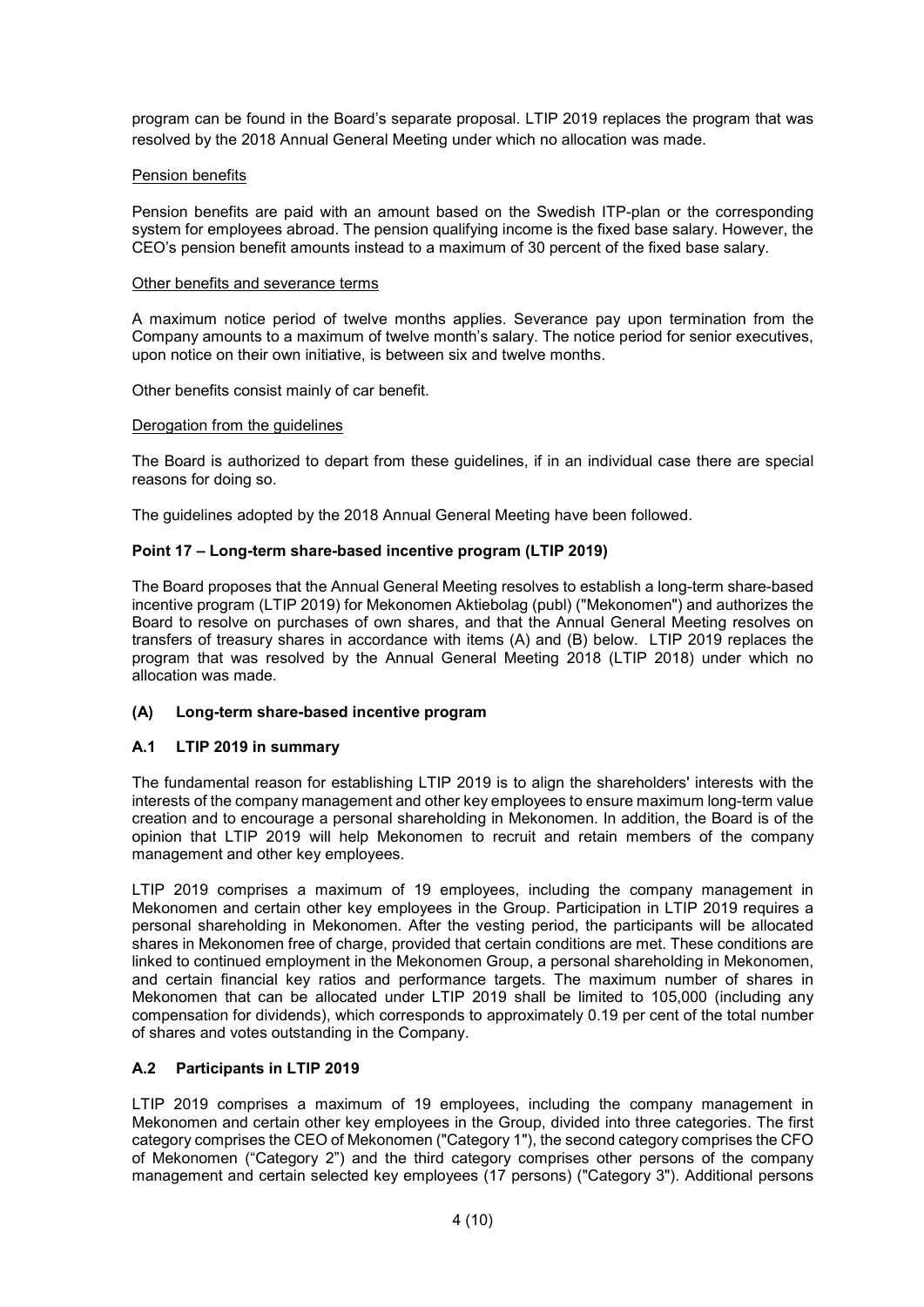who have been recruited but not yet started their employment in the Mekonomen Group at the end of the application period for participation in the program may be invited to participate with the condition of starting their employment.

# **A.3 Personal investment and vesting period**

Participation in LTIP 2019 requires that the participant has a personal shareholding in Mekonomen that is allocated to LTIP 2019 ("Investment Shares"). Investment Shares can either be purchased for LTIP 2019 or be held since previously. The participant in Category 1 can invest a maximum of 2,250 shares in Mekonomen, the participant in Category 2 can invest a maximum of 1,600 shares and participants in Category 3 can invest a maximum of 800 shares in Mekonomen. The investment levels correspond to approximately 3-6 per cent of each participant's annual salary before tax. For all categories, each Investment Share entitles to five performance share rights ("Share Rights"). If a participant is in possession of inside information at the time of purchase, purchase of shares to LTIP 2019 shall be made as soon as possible, but not later than 31 December 2019.

# **A.4 Terms and Conditions for Share Rights**

The following terms and conditions shall apply for the Share Rights:

- Share Rights will be granted free of charge a certain time after the Annual General Meeting.
- Share Rights cannot be transferred or pledged.
- Allocation of shares in Mekonomen, if any, shall generally be made within two weeks from the announcement of Mekonomen's interim report for the first quarter of 2022. A precondition for the right to be allocated shares by virtue of the Share Rights is that the participant has not sold any of his or her Investment Shares and, with certain limited exceptions, that the participant remains employed in the Mekonomen Group until the announcement of Mekonomen's interim report for the first quarter of 2022. Further, allocation of shares requires that certain financial key ratios and performance targets be achieved by Mekonomen in the manner described under item A.5 below.
- To align the participants' interests with the shareholders' interests, Mekonomen will compensate the participants for dividends to shareholders by increasing the number of shares that each Share Right entitles to.

## **A.5 Performance targets**

The Share Rights are divided into Series A and Series B. Of the five Share Rights, the participants receive one Share Right of Series A and four Share Rights of Series B. The number of Share Rights that entitles to allocation of shares depends on the achievement of the financial key ratios and performance targets that apply for the respective series as follows:

- Series A Allocation requires certain levels of the total shareholder return<sup>1</sup> (TSR) on Mekonomen's share during the period 1 April 2019 – 31 March 2022 and of the Group's equity/assets ratio at the end of the financial year 2021.
- *Series B* Allocation requires that the levels in Series A are achieved and, in addition, that certain target levels are achieved relating to growth in earnings per share in Mekonomen during the financial years 2019 – 2021 compared to earnings per share for the financial year 2018. The Board has determined a minimum level and a maximum level for each performance target. If the degree of achievement is between the minimum and the maximum levels, the outcome will be measured on a linear basis. The Board will adjust the outcome for items affecting comparability and for any effects relating to repurchase of shares in the Company. Mekonomen intends to present the target levels and to what extent these have been achieved after the end of the program.

<sup>1</sup> Including reversed dividends.

## **A.6 Structure and handling**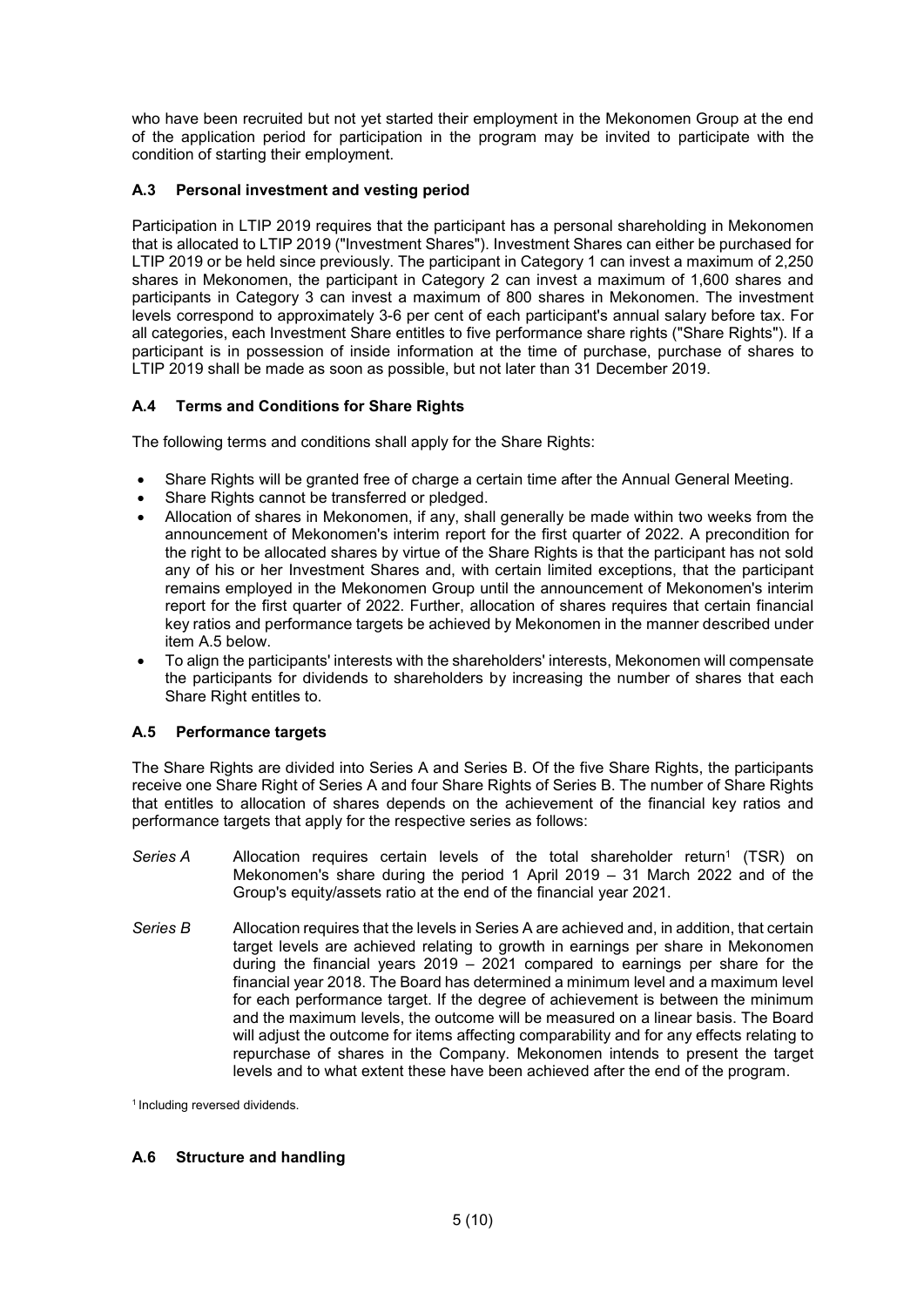The Board shall be responsible for the more detailed structure and handling of LTIP 2019 within the framework of the stipulated conditions and guidelines. In the event significant changes take place in the Mekonomen Group or its business environment that were to result in the decided-upon conditions for allocation and the opportunity to exercise the Share Rights under LTIP 2019 no longer being practicable, the Board shall have the right to make other adjustments. Before the number of shares that are to be allocated according to the Share Rights is finally determined, the Board shall assess if the outcome of LTIP 2019 is reasonable. This assessment shall be made in relation to Mekonomen's financial result and position, the conditions in the stock market, and in general. If the Board as a result of its assessment finds that the outcome is not reasonable, the Board shall reduce the number of shares to be allocated.

# **A.7 Scope**

The maximum number of shares in Mekonomen that can be allocated under LTIP 2019 shall be limited to 105,000 (including compensation for dividends, if any), which corresponds to approximately 0.19 per cent of the total number of shares and votes in the Company. Based on the more detailed conditions decided by the Board, the number of shares covered by LTIP 2019 shall be subject to adjustment in the event Mekonomen carries out a bonus issue, share split or reverse share split. rights issue or similar measures, while considering customary practice for corresponding incentive programs.

# **A.8 Hedge measures**

To ensure delivery of shares according to LTIP 2019, the company considers a hedge arrangement (equity swap) with a bank, according to which the bank in its own name purchases and transfers shares in Mekonomen to the participants in accordance with LTIP 2019.

As a hedge measure, the company also considers a transfer of treasury shares in Mekonomen to entitled participants in LTIP 2019. The Board has therefore proposed that the Annual General Meeting resolves to authorize the Board to decide on purchases of own shares and transfers of treasury shares according to item (B) below.

Should the Annual General Meeting not approve the Board's proposal according to item (B) below, the Board intends to enter into the above-mentioned hedge arrangement with a bank to ensure the Company's obligation to deliver shares in accordance with the program. Such a hedge arrangement with a bank may also be used if the Board considers it more appropriate than a purchase and transfer of own shares.

# **A.9 Scope and costs for the program**

The Share Rights cannot be pledged or transferred to others. However, an estimated value of each Share Right can be calculated. The Board has estimated the average value of each Share Right to SEK 52.80 The estimate is based on the closing price of the Mekonomen share on 19 March 2019 (SEK 68.90). The annual cost for LTIP 2019 is estimated to approximately MSEK 1.1 (including costs for social security contributions of approximately MSEK 0.5), based on the assumptions of an average achievement of the performance targets of 50 per cent, an annual employee turnover of 10 per cent, an annual increase in the share price by 10 per cent, and average social security contributions of 33 per cent. With an assumption of achievement of the performance targets of 100 per cent, the annual cost is instead expected to approximately MSEK 1.8 (including costs for social security contributions of approximately MSEK 0.7), which, on an annual basis, corresponds to approximately 0.08 per cent of Mekonomen's total personnel costs for the financial year 2018 (adjusted for full year effect from the acquired businesses FTZ and Inter-Team). The costs will be booked as personnel costs in the income statement over the vesting period in accordance with IFRS 2 Share-based Payment. Social security contributions will be expensed in the income statement in accordance with Swedish Financial Accounting Board Pronouncement UFR 7 during the vesting period. The size of these costs will be calculated based on Mekonomen's share price growth during the vesting period and the allocation of Share Rights.

# **A.10 Effects on important key ratios**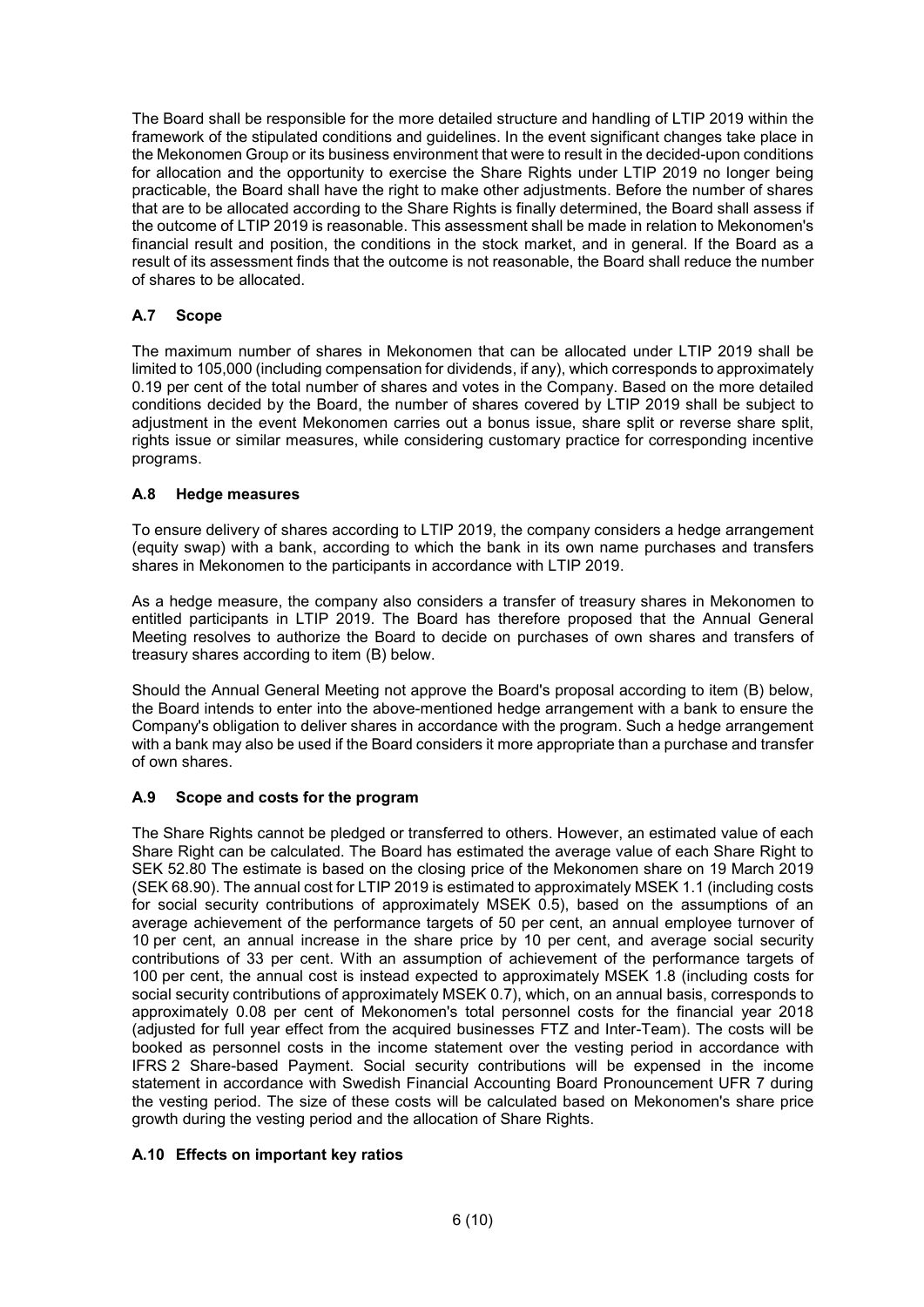On a pro forma basis for 2018, an annual cost of MSEK 1.1 for LTIP 2019 corresponds to a negative effect of approximately 0.02 percentage points on Mekonomen's operating margin and a decrease in earnings per share by approximately SEK 0.02. However, the Board believes that the positive effects on Mekonomen's financial results that are expected to arise through an increase in the participants' shareholdings and the opportunity for additional allocation of shares under the program exceed the costs related to LTIP 2019.

# **A.11 Drafting of the proposal**

LTIP 2019 has been prepared by Mekonomen's Remuneration Committee and was drafted in consultation with external advisors.

# **A.12 Other incentive programs in Mekonomen**

There are no other share-based incentive programs in effect in Mekonomen. For a description of Mekonomen's other remuneration programs, please see the Company's website and annual report for 2018.

# **A.13 The Board's proposal for decision**

In reference to the description above, the Board proposes that the Annual General Meeting votes in favor of LTIP 2019.

# **A.14 Majority requirement**

The Board's proposal for decision to introduce LTIP 2019 requires that the decision is approved by shareholders representing more than half of the votes represented at the Annual General Meeting.

### **(B) Authorization for the Board of Directors to resolve on purchases of own shares and resolution on transfers of treasury shares**

The Board's proposal for a resolution to authorize the Board to resolve on purchases of own shares and proposal for resolution on transfers of treasury shares in accordance with the description below are conditional upon the Annual General Meeting first voting in favor of LTIP 2019 in accordance with item (A) above.

## **B.1 Purchases of own shares**

The Board proposes that the Annual General Meeting resolves to authorize the Board to, on one or more occasions during the period up until the next Annual General Meeting, resolve on purchases of own shares in accordance with the following:

- Purchases may be made of a maximum of 105,000 shares.
- Purchases of shares shall be made on Nasdaq Stockholm and at a price per share that is within the registered price interval at any given time (the spread), i.e., the interval between the highest buying price and the lowest selling price and in observance of the rules that apply at any given time in Nasdaq Stockholm's Rule Book for Issuers. However, for purchases that are made by a brokerage under assignment by the Company, the price of the shares may correspond to a volume-weighted average price during the period during which the shares were purchased, even if the volume-weighted average price on the day the shares were relinquished to the Company is outside of the price interval.
- Payment for the shares shall be made in cash.
- Purchases may be made for the purpose of securing the Company's obligations arising out of LTIP 2019 and any other share-based incentive programs that may exist pursuant to a resolution by a general meeting of shareholders.

# **B.2 Transfers of treasury shares to participants in LTIP 2019**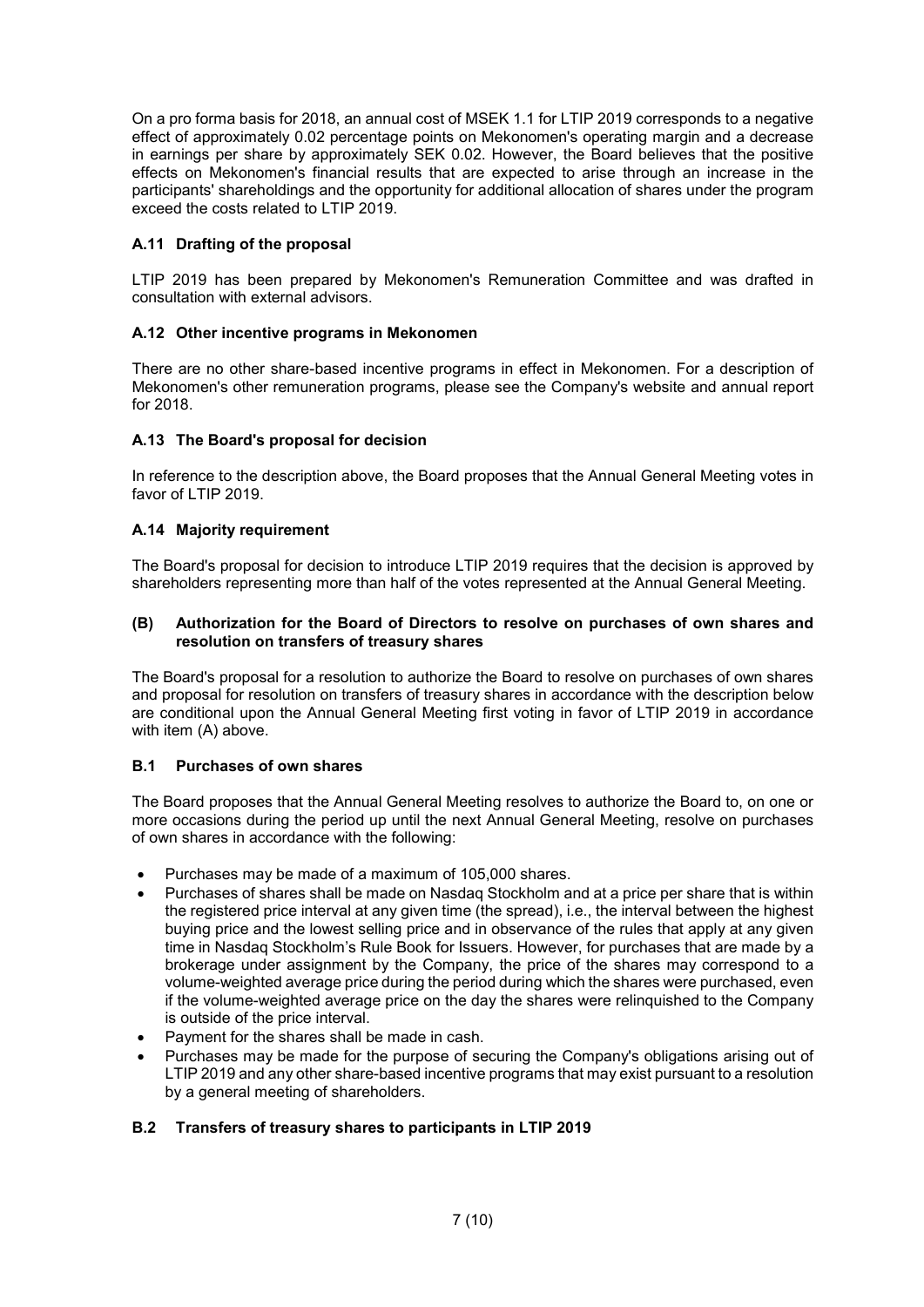The Board proposes that the Annual General Meeting resolves to transfer shares in the Company as follows:

- A maximum of 105,000 shares in Mekonomen may be transferred (or such higher number of shares that may follow from a recalculation resulting from a bonus issue, split, rights issue or similar measure).
- The shares may be transferred to participants in LTIP 2019 who, according to the terms for LTIP 2019, are entitled to receive shares.
- Transfers of shares shall be made at the point in time and in accordance with the other conditions that the participants in LTIP 2019 are entitled to be allocated shares.

The reason for the deviation from the shareholders' preferential rights is that the transfer of shares is part of the execution of LTIP 2019. Therefore, the Board is of the opinion that it is beneficial to the Company to transfer shares in accordance with the proposal.

## **B.3 Special majority requirement**

In order for a resolution by the Annual General Meeting to be valid with respect to item (B), the resolution must be approved by shareholders with a minimum of nine-tenths of the votes and shares represented at the Annual General Meeting.

#### **Point 18 – Employees' acquisition of shares in subsidiaries**

The Board proposes the 2019 Annual General Meeting to adopt the following.

The Mekonomen Group contains wholly and partly owned Swedish and non-Swedish companies which operate Mekonomen stores throughout the Nordic region, so-called store companies. The partners in these store companies are, alongside companies in the Mekonomen Group, the store manager in the store company. The Mekonomen Group also contains wholly and partly owned Swedish and non-Swedish companies which operate Mekonomen workshops, so called workshop companies (in addition to the workshops which are part of the Mekonomen network as independent businesses). The partners in these partly owned workshop companies are, alongside the Mekonomen Group, the manager in the workshop company.

Mekonomen deems it important that the store managers and workshop managers employed by the Mekonomen Group have an interest in the long-term financial development of the said companies.

With the purpose of increasing the long-term commitment among the store managers and workshop managers also in the wholly owned companies and to increase their interest in the proceeds of the stores and workshops, the Board proposes that the Annual General Meeting decides that the employed store and workshop managers in the wholly owned companies shall be entitled to acquire shares in the relevant company through the purchase of existing shares, in order to make such managers partners in the store or workshop companies.

The thus acquired shares may amount to a maximum of nine (9) percent of the total shares in each company. The Mekonomen Group will thus hold shares corresponding to at least 91 percent.

The acquisitions shall be made at market value. Payment for such shares shall be made in cash. The acquisitions shall be completed prior to the 2020 Annual General Meeting in Mekonomen Aktiebolag (publ).

As a result of the resolution adopted by the 2018 Annual General Meeting on the corresponding matter, three store managers have become shareholders in their respective companies. The Board believes that store and workshop managers should be offered to acquire shares in the company in which they are employed during 2019/2020, in accordance with the principles which were adopted by the 2018 Annual General Meeting.

The Mekonomen Group currently contains 37 wholly owned store companies which operate 361 stores and 32 partly owned companies which operate 35 stores. The Mekonomen Group currently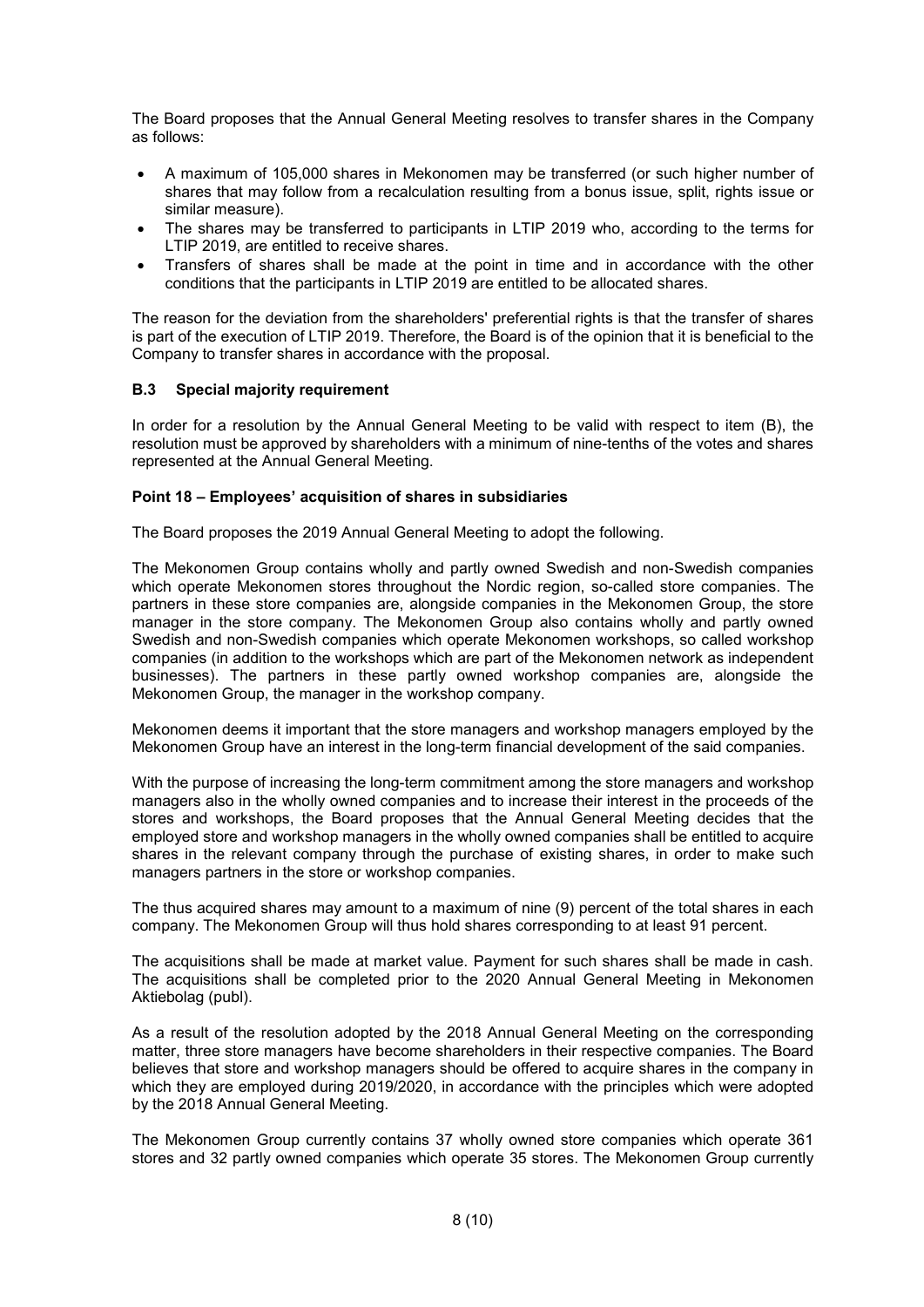contains 33 wholly owned companies which operates 48 workshops and 19 partly owned companies which operate 27 workshops.

### **Point 19 – Authorization of the Board to issue shares**

The Board proposes that the 2019 Annual General Meeting resolve to adopt the following.

The Board is authorized, for the time period until the next Annual General Meeting, at one or several occasions, with preferential rights for the shareholders, or with deviation from shareholder preferential rights, to resolve upon new issues of a maximum of 5,641,662 shares.

Such decision on new issue may include provisions that payment, in addition to cash payment, may be made in kind, through set-off or as else is set forth in chapter 13 paragraph 5 section 1 item 6 of the Swedish Companies Act.

The purpose of the proposal is to enable Mekonomen to issue shares as payment in relation to acquisitions of companies or parts of companies and/or of assets, which the Board deems to add value to the business of the Mekonomen Group, and to be able to raise capital for such acquisitions.

The subscription price for shares in a new issue made under the authorization and which is made without the shareholders' preferential rights shall be market-based. The Board is authorized to further resolve upon other terms.

The Board, the CEO or any person empowered by the Board, is further authorized to make minor amendments to the resolutions set out above to the extent necessary in connection with the filing of requisite documents with the Swedish Companies Registration Office.

#### **Special majority requirements**

A resolution in accordance with points 17 (B) and 18 requires support of shareholders with at least nine-tenths of the number of votes and shares represented at the Annual General Meeting to be valid. A resolution in accordance with point 19 requires support of shareholders with at least two-thirds of the number of votes and shares represented at the Annual General Meeting to be valid.

#### **Shares and votes**

The total number of shares in the Company on the day this notice was issued was 56,416,662, with one vote each, of which the Company owns 63,250 treasury shares that may not be represented at the Annual General Meeting.

## **Disclosures at the Annual General Meeting**

The Board of Directors and President shall, if any shareholder so requests and if the Board is of the opinion that it can be done without causing material harm to the company, provide disclosures about conditions that may influence an assessment of an item of business on the agenda, conditions that may influence an assessment of the company's or a subsidiary's financial situation, and/or the Company's relationship to other Group companies.

## **Processing of personal data**

Personal data regarding shareholders collected from the shareholder register, notification of attendance and information regarding nominees and accompanying persons will be used for registration, preparation of voting register, and, where applicable, EGM minutes. The personal data is being processed in accordance with General Data Protection Regulation (Regulation (EU) 2016/679 of the European Parliament and of the Council). For more information regarding the Company's process of personal data and your rights, please see the privacy policy on the following link https://www.euroclear.com/dam/ESw/Legal/Privacy-notice-bolagsstammor-engelska.pdf.

## **Documents**